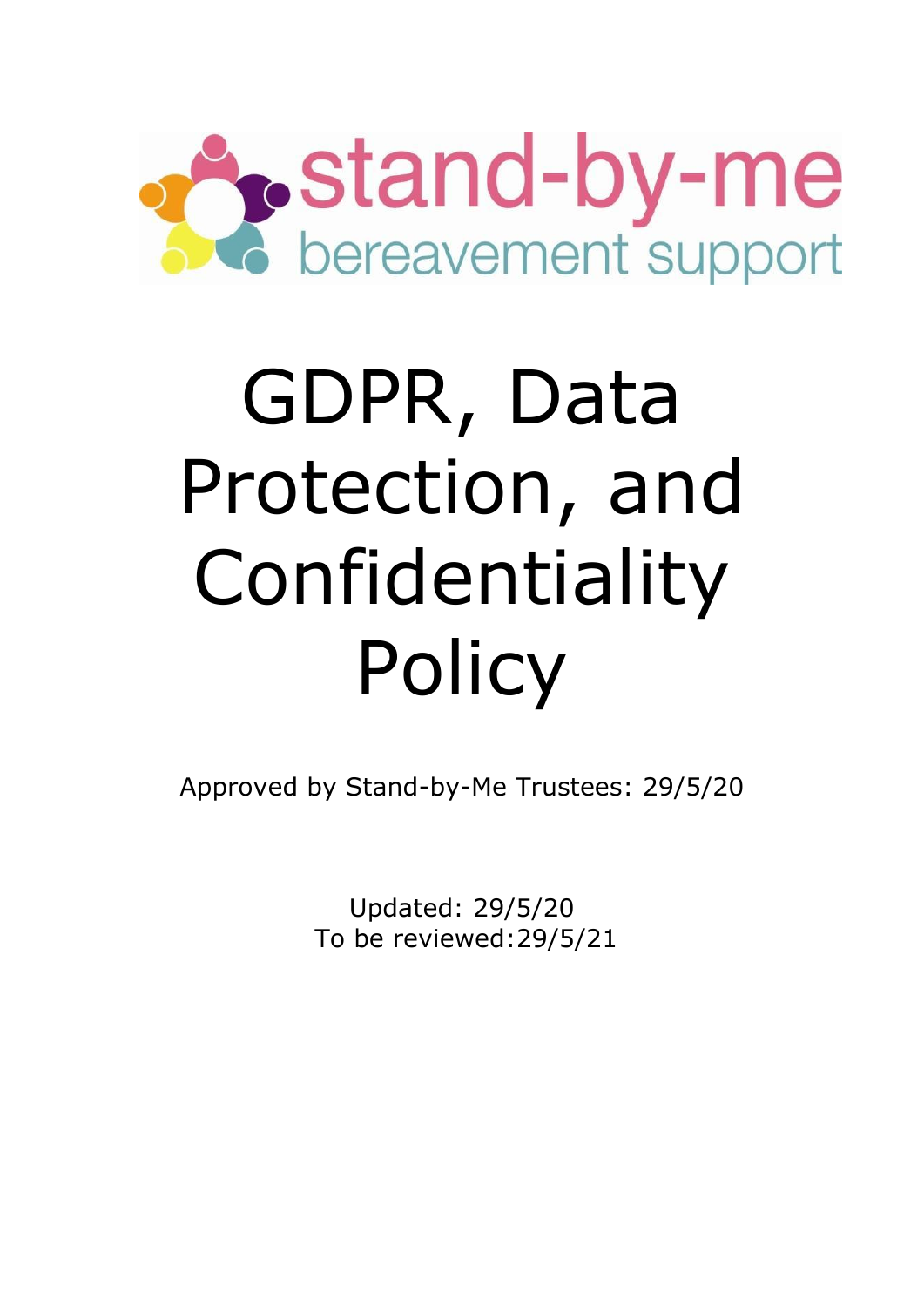

| 1.0 | <b>General Principles</b>        | Page 3 |
|-----|----------------------------------|--------|
| 2.0 | Why information is held          | Page 4 |
| 3.0 | <b>Access to information</b>     | Page 4 |
| 4.0 | <b>Storing information</b>       | Page 5 |
| 5.0 | Duty to disclose information     | Page 6 |
| 6.0 | <b>Disclosures</b>               | Page 6 |
| 7.0 | <b>Data Protection Act</b>       | Page 6 |
| 8.0 | <b>Breach of Confidentiality</b> | Page 7 |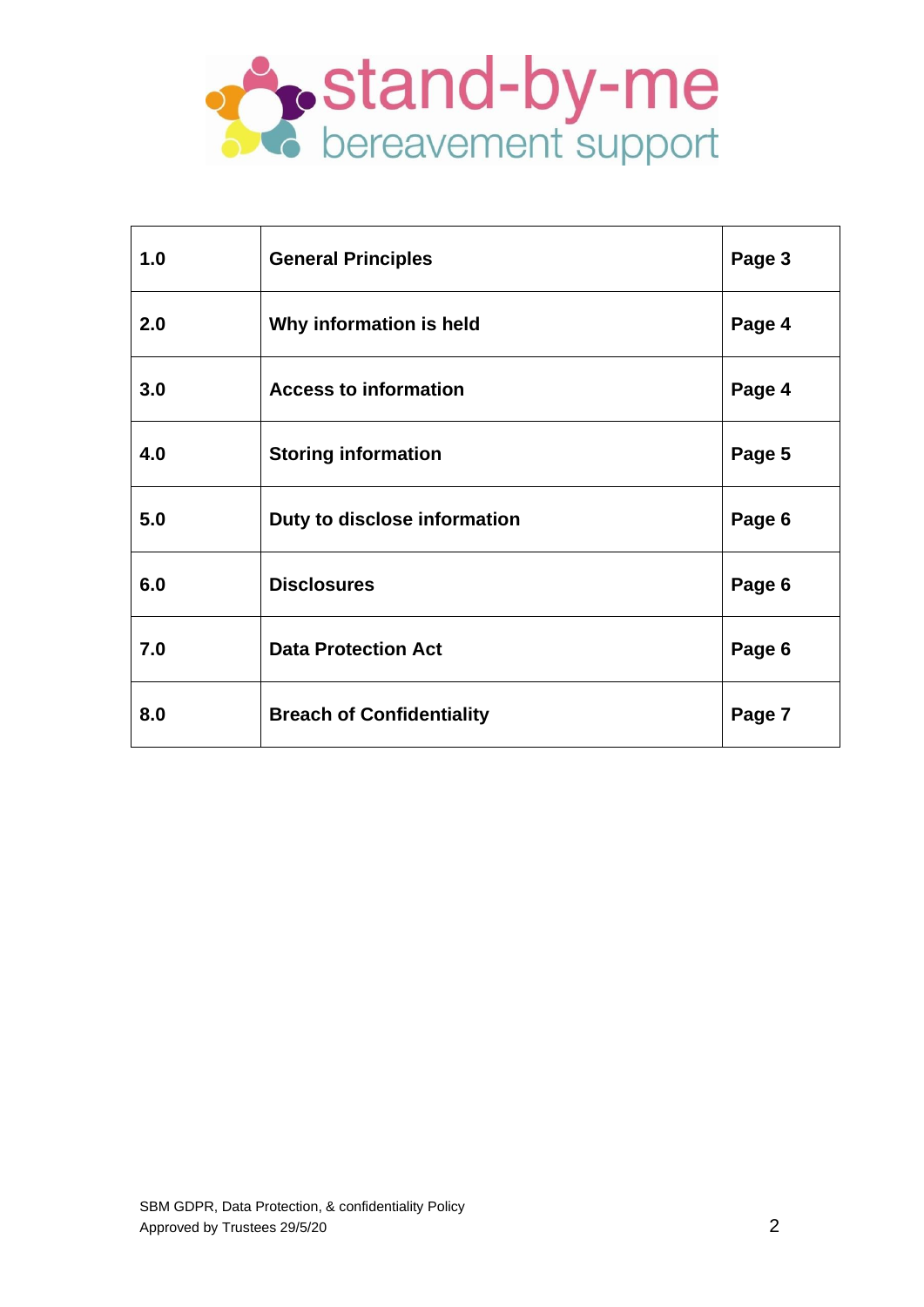

#### **Stand-by-me Children's Bereavement Support Service GDPR, Data Protection, and Confidentiality Policy**

## **1. General principles**

- 1.1 Stand-by-me recognises that colleagues (employees, volunteers, trustees) gain information about individuals and organisations and service users during the course of their work or activities. In many cases such information will not be stated as confidential and colleagues must exercise common sense and discretion in identifying whether this information should be communicated to others. Information given in confidence must not be disclosed without consent unless there is a justifiable reason e.g. a requirement of law or there is an overriding public interest to do so.
- 1.2 Confidential information includes anything that contains the means to identify a person, e.g. name, address, post code, date of birth, National Insurance Number, passport and bank details. It includes information about sexual life, beliefs, commission or alleged commission of offences, clinical information and other sensitive personal information as defined by the Data Protection Act. It also includes information about organisations such as confidential business plans, financial information, contracts, trade secrets and procurement information
- 1.3 Colleagues should seek advice from their line manager about confidentiality and sharing information as necessary
- 1.4 Colleagues will not disclose to anyone, other than their line manager, any information considered sensitive, personal, financial or private without the knowledge or consent of the individual.
- 1.5 Where there is a statutory duty on Stand-by-me to disclose information, the person or people involved will usually be informed that disclosure has or will be made unless this would put at risk the safety of any individual or jeopardise a potential criminal investigation. Details about disclosure of information and who has been informed will always be kept on record and stored securely with restricted access.
- 1.6 Confidential information will be stored securely. It will not be left on desks but locked away. On computer it will be stored in securely encrypted folders.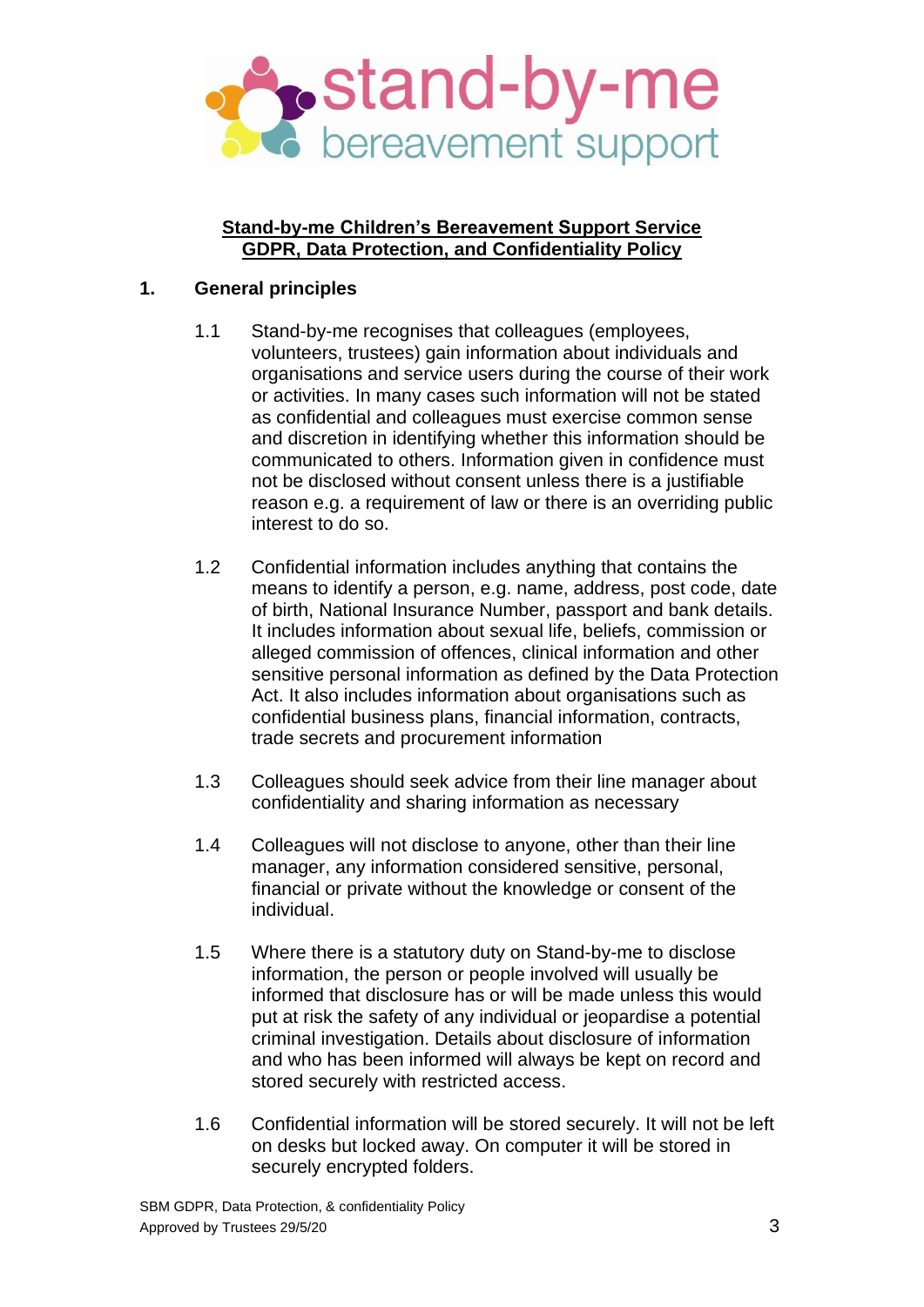

## **2. Why information is held**

- 2.1. Most information held by Stand-by-me relates to service users, individuals, voluntary and community organisations, self-help groups, volunteers, employees, trustees or services which support or fund them.
- 2.2. Information is kept in order to enable Stand-by-me colleagues to understand the history and clinical needs of service users as well as activities of individuals or organisations in order to deliver the most appropriate services.
- 2.3. Stand-by-me has a role in putting people in touch with voluntary and community organisations and keeps contact details which may be passed on to any enquirer, with the express consent of the individual.
- 2.4. Information about protected equality characteristics of users is kept for the purposes of monitoring our equal opportunities policy and also for reporting back to funders. It is stored separately from any clinical records.

#### **3. Access to information**

- 3.1. Information regarding employees, volunteers, trustees and service users is confidential to Stand-by-me as an organisation and may be passed to colleagues, line managers or trustees on a need to know basis to ensure the best quality service for users.
- 3.2. Where information is sensitive, i.e. it involves personal or clinical information, disputes or legal issues, it will be confidential to the service user, or to the employee/Trustee dealing with the case and their line manager.
- 3.3. Colleagues will not withhold information from their line manager unless it is purely personal.
- 3.4. Users may have sight of Stand-by-me records held in their name or that of their organisation. The request must be in writing to the GDPR Officer and information will be supplied within 30 days in accordance with GDPR guidelines. Sensitive information as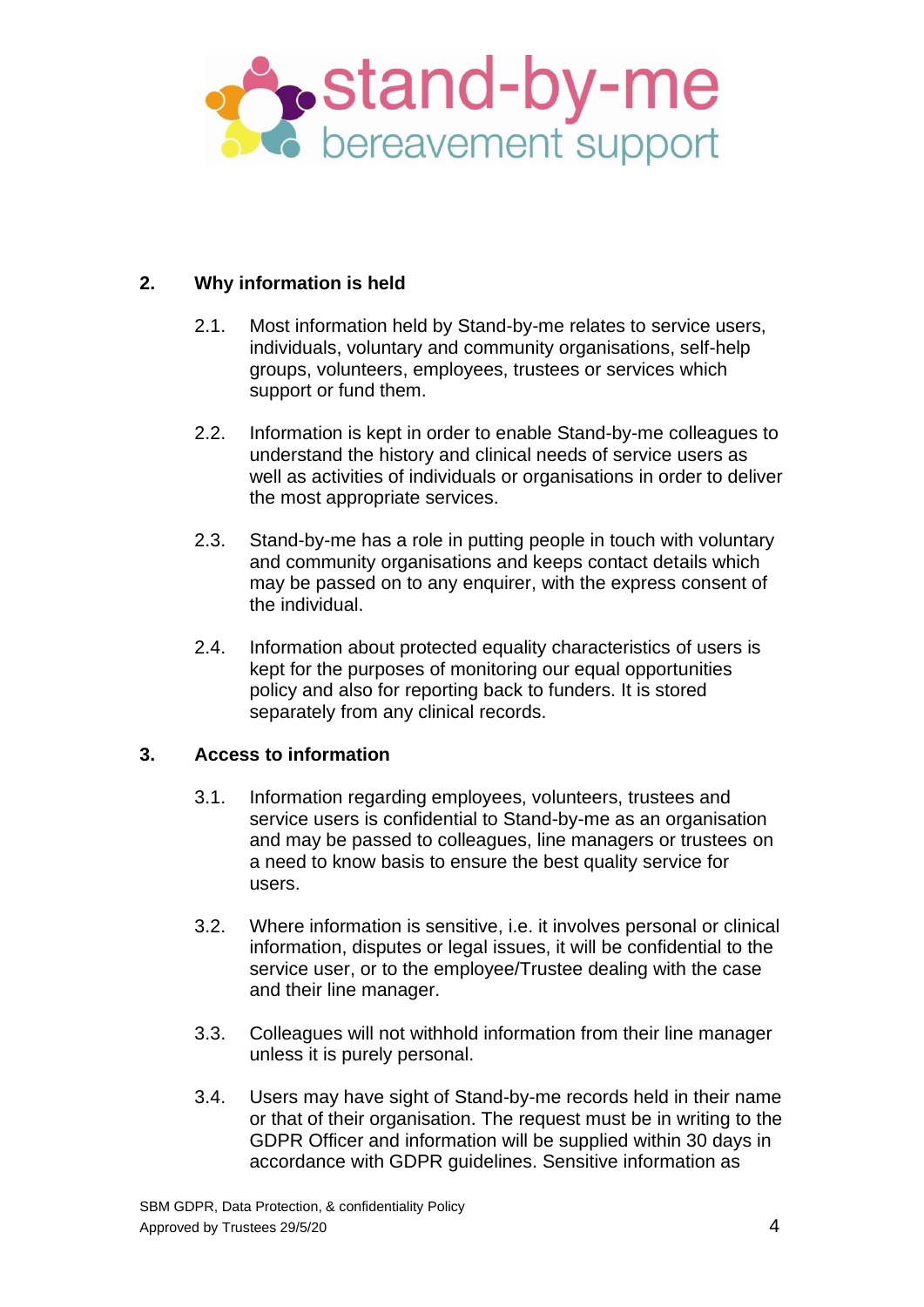

outlined in para 3.2 will only be made available to the person or organisation named on the file.

- 3.5. Employees may have sight of their personnel records by giving 14 days' notice in writing to the Chair of Trustees.
- 3.6. When photocopying or working on confidential documents, colleagues should ensure people passing do not see them. This also applies to information on computer screens.

## **4. Storing information**

- 4.1. General non-confidential information is kept in a locked office or locked filing cabinets and in computer files with open access to all Stand-by-me colleagues.
- 4.2. Personal information on employees, volunteers, trustees and other individuals working within Stand-by-me will be kept in lockable filing cabinets and will be accessible to authorised Staff and Clinical Trustees.
- 4.3. Clinical information is recorded and stored in a locked filing cabinet with restricted access until scanned to a secure computer file. Once scanned, any paper copies will be securely shredded.
- 4.4. Clinical information will only be held for as long as clinically necessary.
- 4.5. Employee records will be kept for 6 years following the end of employment.
- 4.6. Volunteer records will be kept for 2 years following the end of their volunteer tenure.
- 4.7. In an emergency situation, the Chair of Trustees may authorise access to files by other people.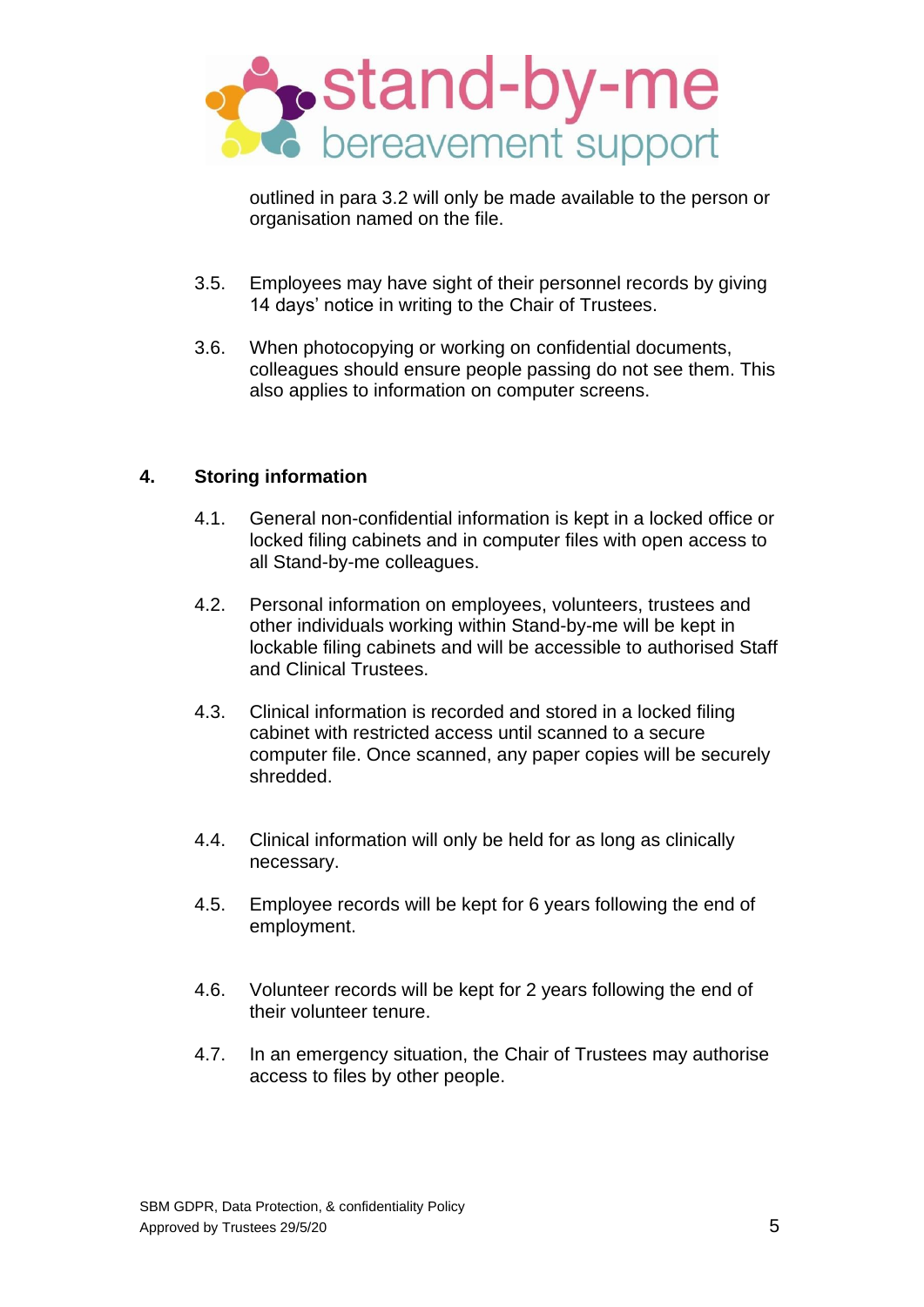

# **5. Duty to disclose information**

- 5.1. There is a legal duty to disclose some information including:
	- 5.1.1. Child and vulnerable adult abuse will be reported to the relevant statutory services
	- 5.1.2. Drug trafficking, money laundering or acts of terrorism will be disclosed to the police.
- 5.2. In addition, colleagues believing an illegal act has taken place, or that a service user is at risk of harming themselves or others, must report this to the Chair of Trustees who will report it to the appropriate authorities.
- 5.3. Users should be informed of this disclosure unless this would put at risk the safety of any individual or jeopardise a potential criminal investigation. Details about disclosure of information and who has been informed will always be kept on record and stored securely with restricted access

## **6. Disclosures**

- 6.1 Stand-by-me complies fully with the DBS Code of practice (available from [www.gov.uk\)](http://www.gov.uk/) regarding the correct handling, use, storage, retention and disposal of Disclosures and Disclosure information.
- 6.2 Photocopies of DBS certificates will not be kept. However, Stand-by-me will keep a record of the date of issue of a Disclosure, the name of the subject, and the unique reference number of the Disclosure.

## **7. Data Protection Act**

- 7.1. Information about individuals, whether on computer or on paper, falls within the scope of the Data Protection Act and must comply with the data protection principles. These are that personal data must be:
	- Obtained and processed fairly and lawfully.